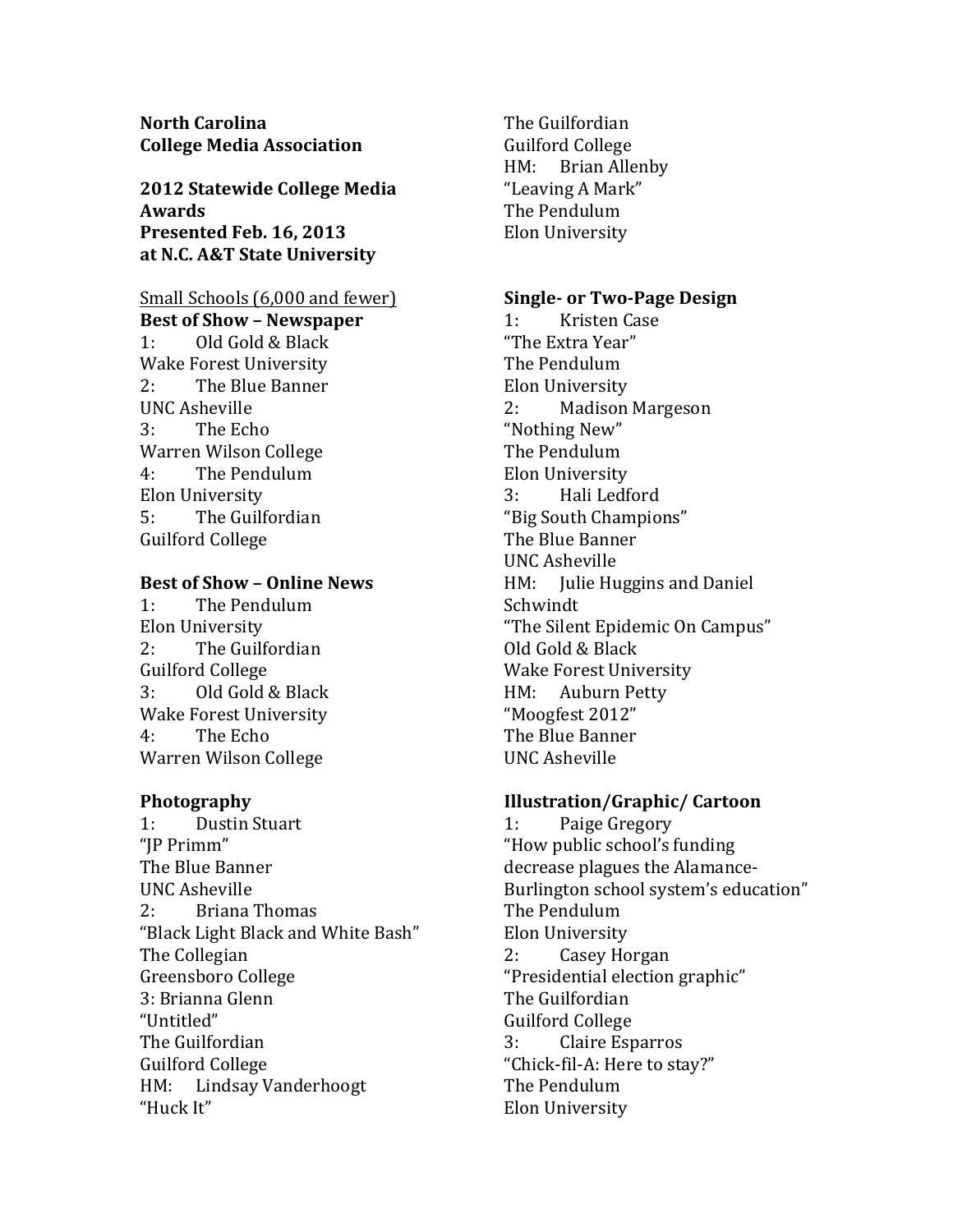HM: Daniel Schwindt "Political cartoon: foreign policy (Nov. 29)" Old Gold & Black Wake Forest University HM: Hillary Akers "Proposed fees increase infographic" The Pine Needle UNC Pembroke

## **Multimedia Package**

1: Rebecca Wickel "Dr. Danieley's lifetime of maroon and gold" The Pendulum Elon University 2: Samantha Parker and Doug Williams "Elon University students cast ballots in N.C. to give vote more weight" The Pendulum Elon University 3: **Jeff Stern and Paige Gregory** "The Elon University Boredom Buster" The Pendulum Elon University

# **News Writing**

1: Katherine Blunt "Resolution against Chick-fil-A passes in SGA senate" The Pendulum Elon University 2: Jackie Starkey "Vice President Biden garners votes" The Blue Banner UNC Asheville 3: Rebecca Wickel "N.C. college affordability forces students into debt" The Pendulum Elon University HM: Micah Wilkins "EPA to host open meeting" The Echo

Warren Wilson College HM: Renee Slawsky "1999 same-sex debate still relevant today" Old Gold & Black Wake Forest University

### **Feature Writing**

1: Katherine Blunt "Fraternity house maintenance director rebuilds life in wake of conquered alcoholism" The Pendulum Elon University 2: Erica Allaby "Local woman's career stemmed from love of collecting" Campus Chronicle High Point University 3: Woody Wilder "Conquering the battle: the Lamonte Bell Story" The Collegian Greensboro College HM: Justyn Melrose "Illicit companionship: all pets are off" The Guilfordian Guilford College HM: Josh Ballard "Witness to fitness: healthy lifestyles help everyone" The Guilfordian Guilford College

# **Sports Writing**

1: Zachary Horner "Mellette travels path less taken" The Pendulum Elon University 2: Allison Debusk "Older athletes prove that age is merely a number" The Guilfordian Guilford College 3: L.A. Logan "Think pink: mother inspires athlete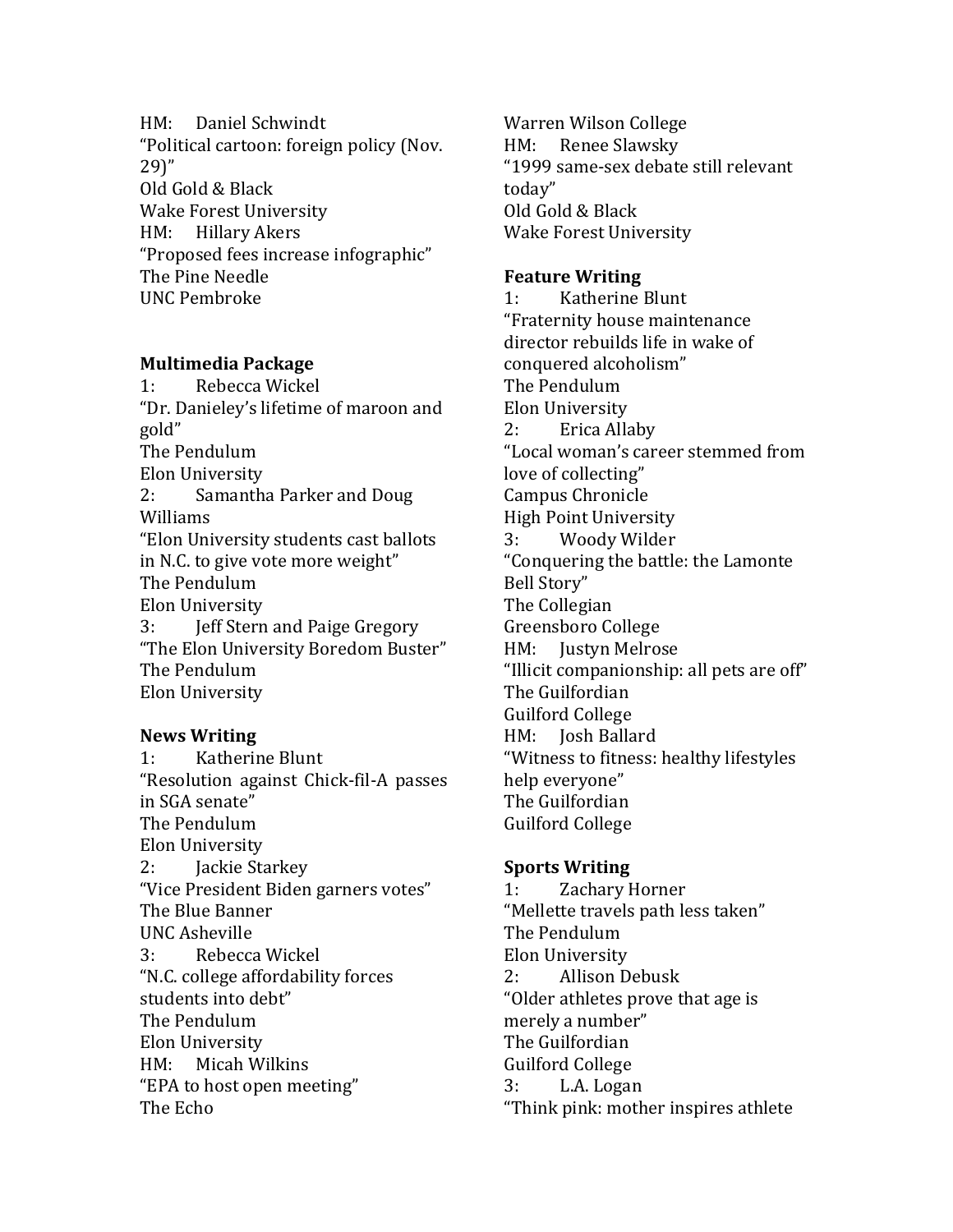to raise awareness" The Guilfordian Guilford College HM: Henry Molski "Dissecting the arm and mind of Jaime" Schultz" Campus Chronicle High Point University HM: Andrew Wilson "Hardwood hoopster takes talents to softball diamond" The Pendulum Elon University

## **Opinion Writing**

1: Emily Currie "Dependents deserve respect too" The Guilfordian Guilford College 2: Micah Wilkins "Joe Biden visits Asheville to deliver generic speech" The Echo Warren Wilson College 3: Tiffany Hayes "Eat. Pride. Love. Fun Size" The Collegian Greensboro College HM: Dan Quackenbush "It at first you don't secede, don't try again" The Pendulum Elon University HM: The Pendulum Staff "Trading academia for amenities" The Pendulum Elon University

Large Schools (more than 6,000) **Best of Show – Newspaper** 1: The Daily Tar Heel UNC-Chapel Hill 2: Technician N.C. State University 3: The Appalachian Appalachian State University

4: News Argus Winston-Salem State University 5: Nubian Message N.C. State University

#### **Best of Show – Online News**

1: The Daily Tar Heel UNC-Chapel Hill 2: Appalachian Online Appalachian State University 3: News Argus Winston-Salem State University 4: Nubian Message N.C. State University

## **Photography**

1: Chris Conway "A call to arms" The Daily Tar Heel UNC-Chapel Hill HM: Kenneth L. Hawkins, Jr. "Obama talks loan debt with students" The A&T Register N.C. A&T State University HM: Olivia Wilkes "Silent protest" The Appalachian Appalachian State University HM: Brookelyn Riley "Good guy with a big heart" The Daily Tar Heel UNC-Chapel Hill

### **Single- or Two-Page Design**

1: N.C. State Technician Staff "The heart of service and activism" Technician N.C. State University 2: The Daily Tar Heel Staff "The race in full" The Daily Tar Heel UNC-Chapel Hill 3: CeCe Pascual and Kevin Uhrmacher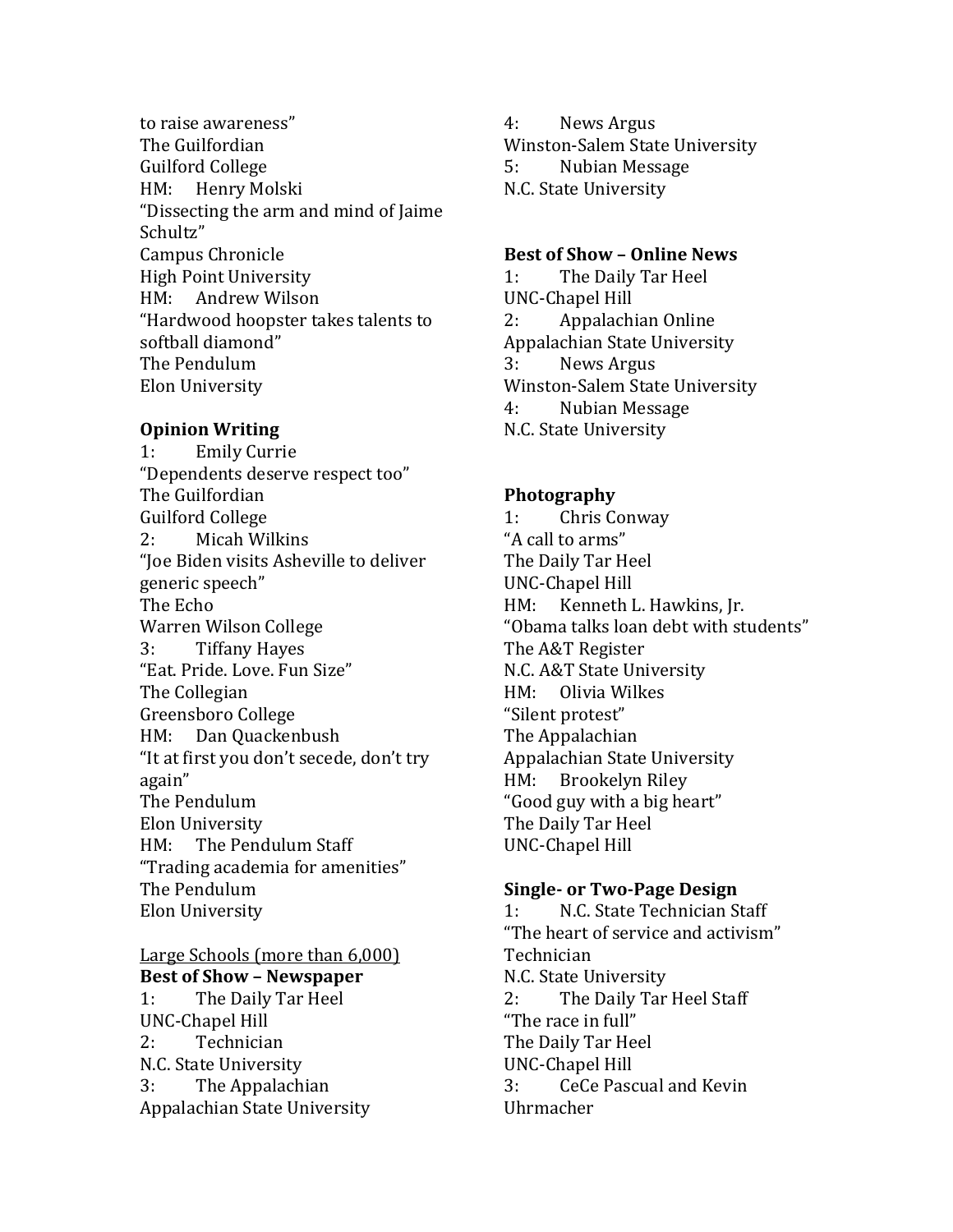"Holden Thorp's Time To Go" The Daily Tar Heel UNC-Chapel Hill HM: Kelcie McCrae "Keeping the Tradition" The A&T Register N.C. A&T State University HM: Lizzie McCreary "Four More Years" The Appalachian Appalachian State University

## **Illustration/Graphic/ Cartoon**

1: Kevin Uhrmacher "Swept up in scandal" The Daily Tar Heel UNC-Chapel Hill 2: Staff "Field Hockey Breakdown" The Daily Tar Heel UNC-Chapel Hill 3: Natalie Claunch "Despite polls, N.C. remains unclear" Technician N.C. State University HM: Andrew Cox "Romney doesn't believe in handouts" The Appalachian Appalachian State University HM: Derrick Freeland Cartoon Technician N.C. State University

# **Multimedia Package**

1: Paula Seligon "Incident Map" The Daily Tar Heel UNC-Chapel Hill 2: Libby Dallis and Conor McClure "Cadaver Lab" The Appalachian Appalachian State University 3: Zach Dreschler "Music on the Mountaintop" The Appalachian

Appalachian State University HM: Delia D'Ambra, Brooke Pryor "Field Hockey Preview" The Daily Tar Heel UNC-Chapel Hill HM; Chelsea Burwell "Community Garden" News Argus Winston-Salem State University

# **News Writing**

1: Chelsey Dulaney "On last night, a timeline with holes" The Daily Tar Heel UNC-Chapel Hill 2: Jenny Surane "Expect Delays" The Daily Tar Heel UNC-Chapel Hill 3: Rebecca Gitlen "Athletes Accused" The Appalachian Appalachian State University HM: Kelcie C. McCrae "Marijuana is the most common drug amongst violators" The A&T Register N.C. A&T State University HM: Jessie Halpern "NCSU silent as nearby shootings unfold" Technician N.C. State University

# **Feature Writing**

1: Andrew Branch "A life diverted" Technician N.C. State University 2: Katie Reilly "A neighborhood in flux" The Daily Tar Heel UNC-Chapel Hill 3: Anne Buie "Low availability of on-campus childcare places student parents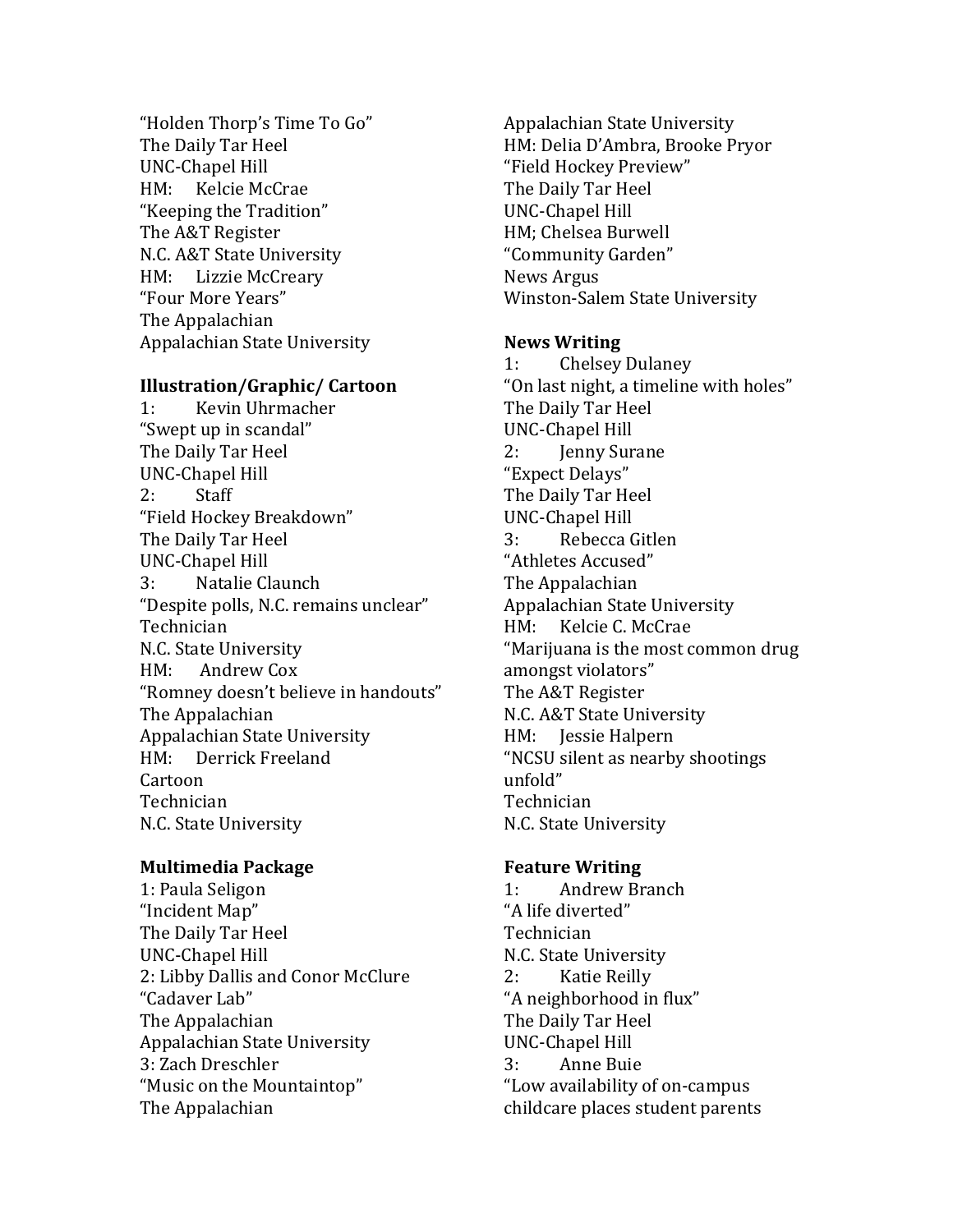'between a rock and a hard place'" The Appalachian Appalachian State University HM: Michael Bragg "Senior finds brother, friend through Western Youth Network's mentoring program" The Appalachian Appalachian State University HM: Josh Hyatt "Solace through exposure" Technician N.C. State University

#### **Sports Writing**

1: Robbie Harms "Time of the essence for UNC's Presson" The Daily Tar Heel UNC-Chapel Hill 2: Brooke Pryor "Third time not the charm" The Daily Tar Heel UNC-Chapel Hill 3: Symone Kidd "Simpson scores  $1,000$ <sup>th</sup> career point" The A&T Register N.C. A&T State University HM: Brandon Moree "Great win for Goodwin" The Daily Tar Heel UNC-Chapel Hill HM: Andrew Clausen "Cancers stops rugby player from playing, but not from fighting" The Appalachian Appalachian State University

# **Opinion Writing**

1: Ishan Raval "N.C. State's Association with the Gaza conflict" Technician N.C. State University 2: Meghan Frick and contributing writers

"Where do we draw the line?" The Appalachian Appalachian State University 3: Trumaine McCaskill "Trayvon Martin's murder is bigger than racism" The A&T Register N.C. A&T State University HM: Jagir Patel "Thinking 'No hair, don't care'" The Daily Tar Heel UNC-Chapel Hill HM: DeErricka Green "Bamboozled: Culture's not a costume" Nubian Message N.C. State University

# Literary Magazines **Best of Show** 1: Windhover N.C. State University 2: The Peel Appalachian State University

### **Poetry**

1: Jason McLaughlin "Chemical Marriage of Days" The Peel Appalachian State University 2: Jessica Quah "Ctl-Z" The Lyre Greensboro College 3: Catherine Entrocaso "Becoming the Sexton" The Aurochs UNC Pembroke HM: Ross McKnight "Poiein" Agora **Belmont Abbey College** HM: Jacob Berger "Encased" The Lyricist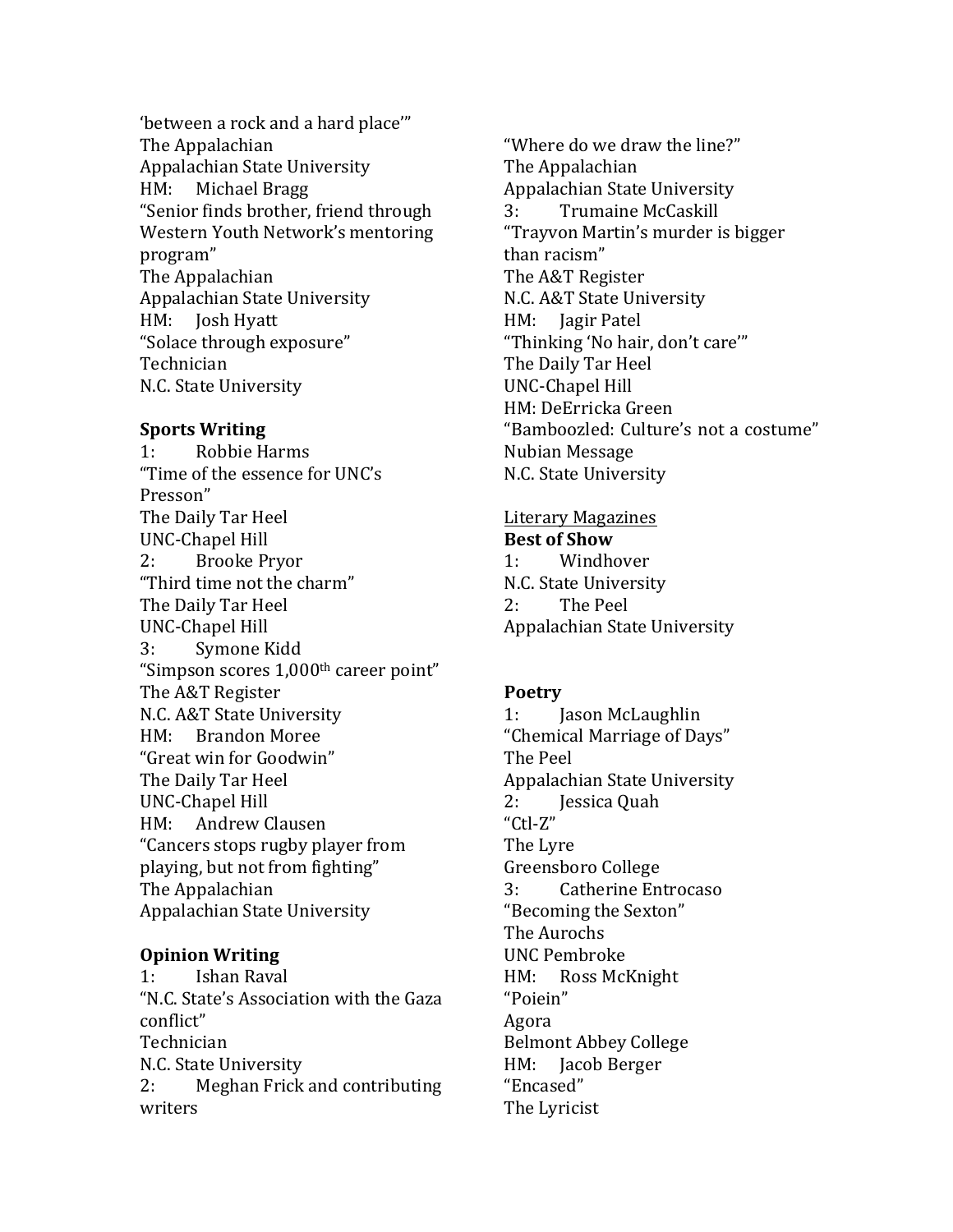## Campbell University

### **Nonfiction**

1: Amelia Philbrook "That Mourning" The Aurochs UNC Pembroke 2: E.S. Muove "Dry City" The Peel Appalachian State University 3: Ariel Fugate "Moksha" Windhover N.C. State University

## **Fiction**

1: Tank Steiner "Bookstore" The Aurochs UNC Pembroke 2: Scott Reintgen "Cups" Windhover N.C. State University 3: Amanda Mordecai "Prelude to an Apocalyptic World" Windhover N.C. State University

### **Photography/Art**

1: Rosy Kirby "Ark" The Peel Appalachian State University 2: Stephanie Newman "Coming Together" The Lyre Greensboro College 3: Saul Flores "(Page  $81$ )" Windhover N.C. State University HM: Kasey Hooker "Shock and Awe"

The Aurochs UNC Pembroke

### **Two-Page Spread**

1: Ian Thomas "(Pg.  $70-71$ )" Windhover N.C. State University 2: Jenna Slawson "Table of Contents" The Peel Appalachian State University 3: Chelsea Amato "(Pg.  $82-83$ )" Windhover N.C. State University HM: Jenna Slawson "(Pg.  $14-15$ )" The Peel Appalachian State University

# Yearbook

### **Best of Show**

1: Agromeck N.C. State University 2: Ayantee N.C. A&T State University 3: Indianhead UNC Pembroke

#### **Student Life Copy**

1: Jordan Moore "Project Pinhole" Agromeck N.C. State University 2: Deon Williams "Shamel Butler" Ayantee N.C. A&T State University 3: Brooke Wallig "Saving Shaw" Agromeck N.C. State University HM: Hope Markham "Wake-up call for Cody!" Indianhead